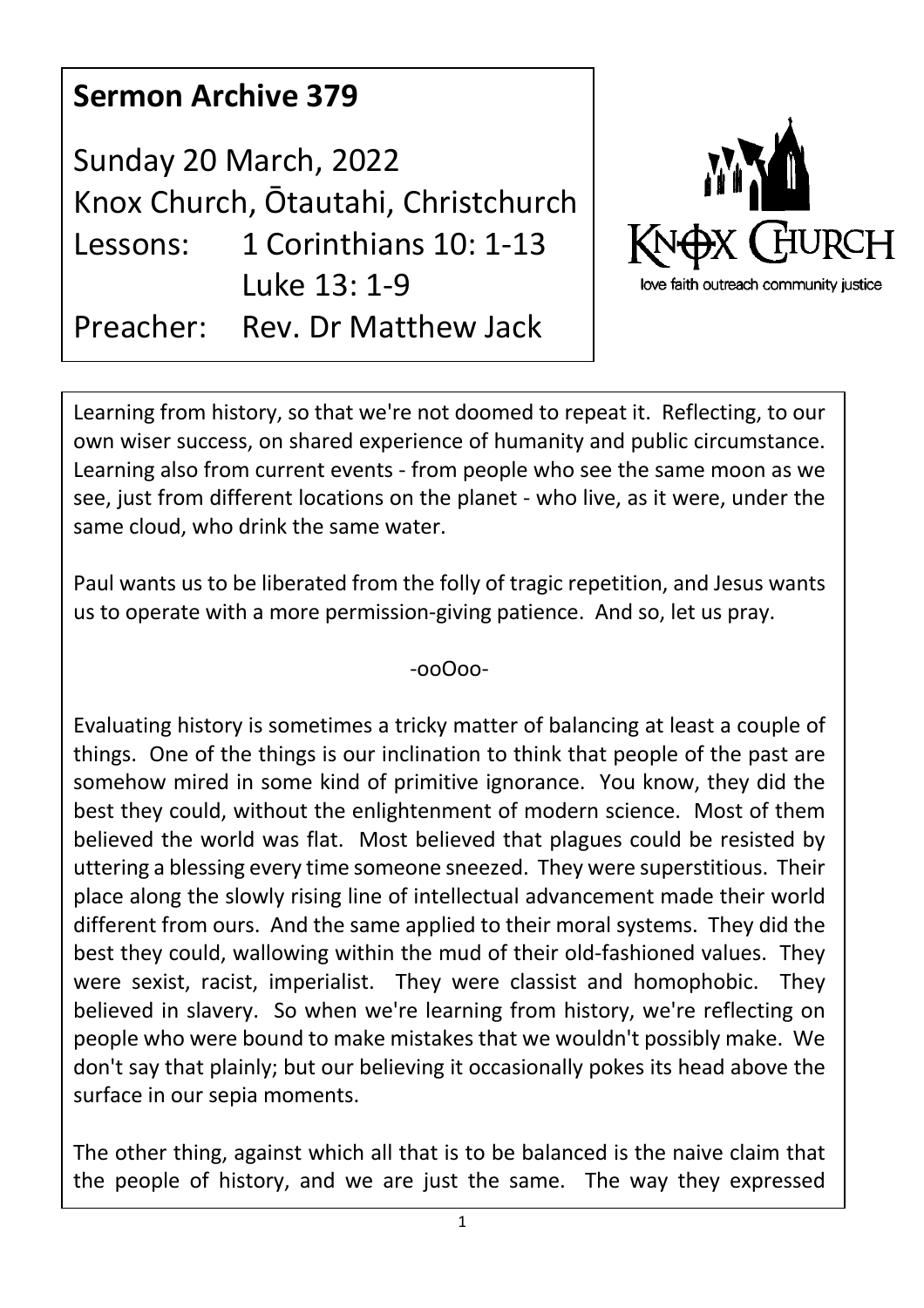themselves, the way they explained their experiences, can just be read as if there's no been no cultural shift occurring. In his book, Ghost Empire, Richard Fidler talks about a trip he did with his fourteen year old son, Joe, around the city that used to be Constantinople. These days it's Istanbul; but way back when, it was Constantinople. Names change! Richard writes:

*Tales of angels and devils intruding into the lives of everyday people were commonplace in Constantinople. The line between the physical and the metaphysical was blurry, if it existed at all. Demons, goblins and witches were as real as the house next door. God's will could be discerned from the clouds in the sky, and the Devil's presence could be sensed within a raking shadow in the street, in the maw of a rabid dog or within the psychotic words of a madman. As someone who is more of a history enthusiast than an historian, I chose to take some of these stories at face value, to place myself in the thought-worlds of the medieval men and women who saw a kind of cosmic resonance in everything around them. Their myths and phantasms tell something of their obsessions, anxieties and secret longings . . . There are wild stories attached to real people, like the insufferably virtuous St Irene, the floating nun. There's the story of Theodora, the bear-keepers daughter turned prostitute and comedian, who became a powerful empress. Our understanding of her has been somewhat skewed by a secret history written by Procopius, Justinian's bitchy court historian, who wrote at length, and in great detail, about her participation in preposterous and lurid public sex acts. Roman histories often portray talented and powerful women as whores and poisoners. Are the stories of Theodora an exaggeration or a slanderous lie? Could they possibly be true? We don't know . . . It's fair to assume that if a story seems too good to be true, then it probably isn't."*

So Richard warns those who would learn from history to read history carefully. Don't assume that the way we would tell our stories is the way that our ancestors did. Just as we need to be careful not to dismiss our forebears as some kind of other species, so we need to let them be who they were - to tell their stories in their own way.

Scott Hoezee, a teacher at the Calvin Theological Seminary in Grand Rapids, Michigan, notes that chapter ten of Paul's first letter to the Corinthians represents a true mangling of historical review. Thinking back over the story of Israel's exodus people, a purely Jewish community, Paul projects all sorts of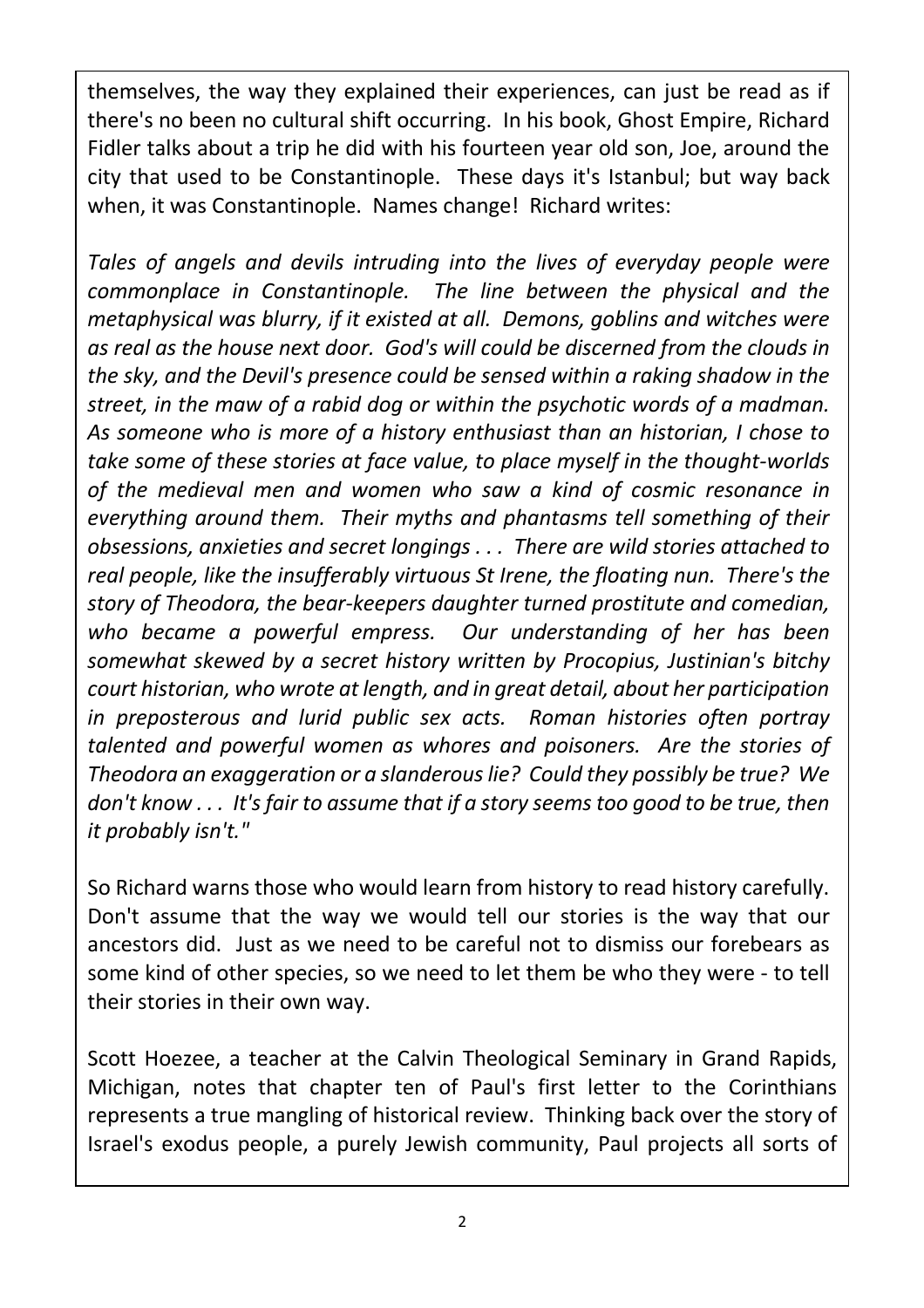Christian interpretations. He presents them as a Jesus-following, baptism practising, eucharist consuming community - when they were nothing of the sort. Hoezee says *"If in a sermon for seminary any of my students did to the Old Testament what Paul does in 1 Corinthians 10, I would probably tell the student to start over or fail."*

Do you remember how I said that learning from history requires us to balance two unfortunate inclinations - the inclination to discount the way we tell our stories, and the inclination to cast our ancestors as a different, unenlightened species? Well, I guess, if we were to want to forgive Paul for his mangling of history, we'd do it on the basis that maybe he's trying to recover the ancestors from being a separate species. He's wanting us to receive them as people with whom we do have something in common. Just as, in Christ, we have sought a figurehead, so they sought a figurehead. Just as, in Christ, we have found daily bread from God, so they found daily sustenance from God in the gift of the manna. Just as we have sought ways of not dying of thirst in a wilderness, so did they. Paul is describing them in ways so as to give us some common ground in our basic human longings and needs. He mangles history as he does it - but he's wanting to say something connecting for us - something to build a sense of community between them and us. They are said all to have lived under the cloud. Do we? Is the cloud the indistinct thing they followed through the wilderness - or was it the world-covering mantle from which they escaped? Do we have one of those? They all passed through the sea? Is there some kind of universally given mercy, rescuing, that we might want to identify? And are there mistakes that they made, that we, in our time, might also parallel with our very own?

And that seems to be the desire of Paul - that we might consider ourselves sufficiently one with the ancestors, for us to be able to learn from the mistakes they made. Maybe it's as simple as that. The old adage of learning from history, so that we don't repeat it. "I don't want you to be unaware, brothers and sisters" says Paul. Times test us. No testing has overcome you that is not common to everyone. It is said that God will not let us be tested beyond our strength. *That's not what history says!* But maybe whether it becomes true or not depends on how well we listen and learn.

-ooOoo-